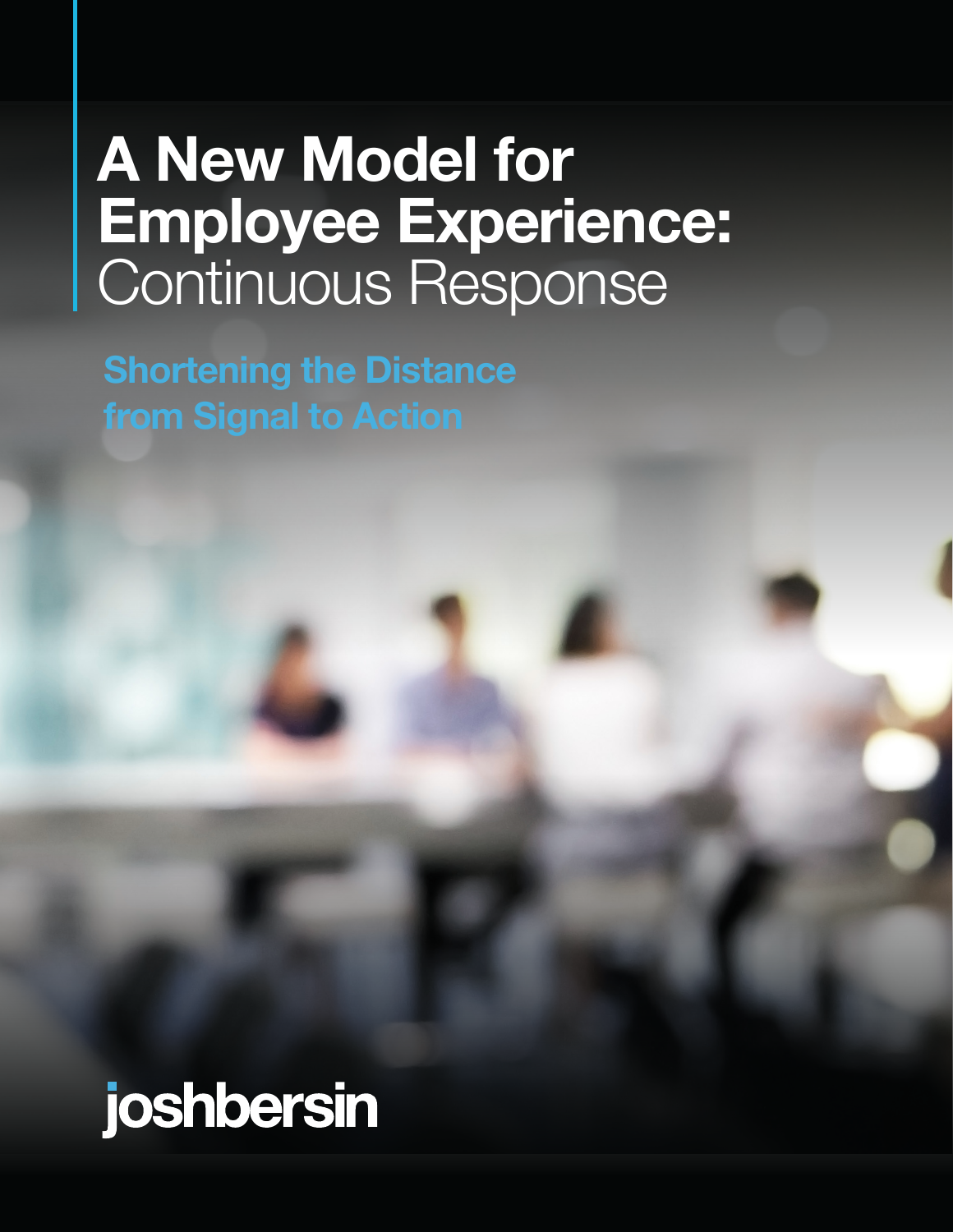Over the last two decades, companies spent billions of dollars each year surveying their employees to track employee engagement. Certainly monitoring engagement metrics is important. But in a continually changing and highly uncertain business climate, the ability to quickly respond to employee feedback—often the best source of real-time information is paramount. Our recent research on pandemic-related responses found that only 42% of employers can quickly take action based on employee feedback; the numbers are even lower in hospitality (21%), manufacturing (29%), and healthcare (35%).

This need for rapid response requires a new approach to collecting and analyzing feedback and encompasses all aspects of an employee's work life—one that goes beyond static pulses, takes into account a variety of direct and indirect data, and most importantly, is designed for action. We call this a continuous response strategy.

Rather than creating surveys to measure engagement at moments in time, we create an "action platform" that can provide the type of information to answer employee questions quickly, help managers identify and address issues before they become big problems, and give leaders the insights that can help the company stay its course.

A continuous response strategy requires experience management technology that can deliver the basics such as pulse surveys and case management. But it must also embed modern listening tools such as text analysis, video, and always-on surveys across the employee journey. These capture in-the-moment, organic employee feedback. AI and text analytics uncover trends and emerging issues, trigger suggested actions, and automate workflows—making sure feedback is routed to the person on the team best equipped to take fast and effective action. When companies continuously engage and respond to employees, they create an empowered workforce. Employees know their voices are being heard, their opinions count, and that they are an instrumental part of the business.

In many ways, this is a natural extension of employee engagement. Today employees are constantly dealing with new policies, projects, and often ongoing organizational change. We want an approach that picks up as many employee signals

as possible and then helps us shorten the time between those signals and appropriate actions.

We know continuous response works because companies are already using it with customers. An airline now can tell how easily you found the right flight on its website, how well your check-in experience went, and how you evaluate your overall experience. Hotels now track all aspects of guest experiences. By applying these practices internally, we can quickly create a more integrated and productive experience for all our employees.

# Three Steps to an Effective Continuous Response Strategy

First, we need to decide which signals to collect. Medallia, an experience management software company, defines signals as coming from direct and indirect experience data points. Every company has a myriad of experiences that impact an employee's productivity, engagement, and performance. We need to comb through our workplace and talent practices and decide what journeys, transitions, and issues we want to measure. And this means collecting data through surveys, transactions, chats, voice calls, website visits, and more.

Direct signals come from solicited feedback via annual and pulse surveys, idea factories, social media conversations, and crowdsourcing. Indirect signals can be collected from behavior analysis of social channels, videos, and speech or operational data generated by systems of record (such as HR, case and knowledge management, and applicant tracking systems or other point solutions). Observed behaviors, such as consistently late meeting attendance or unusual PTO requests, can also be incorporated into a continuous response strategy. (See Figure 1.)

The next step is to determine what to target. As much as we'd like to assess all aspects of employee engagement, doing so is virtually impossible. Leaders need to determine which areas are most important. For example, employee safety and productivity are top priorities for most companies right now. So you might decide to focus on key aspects of remote work and day-to-day workplace support. Or, perhaps because of critical hiring needs, onboarding might be an urgent employee transition to zero in on.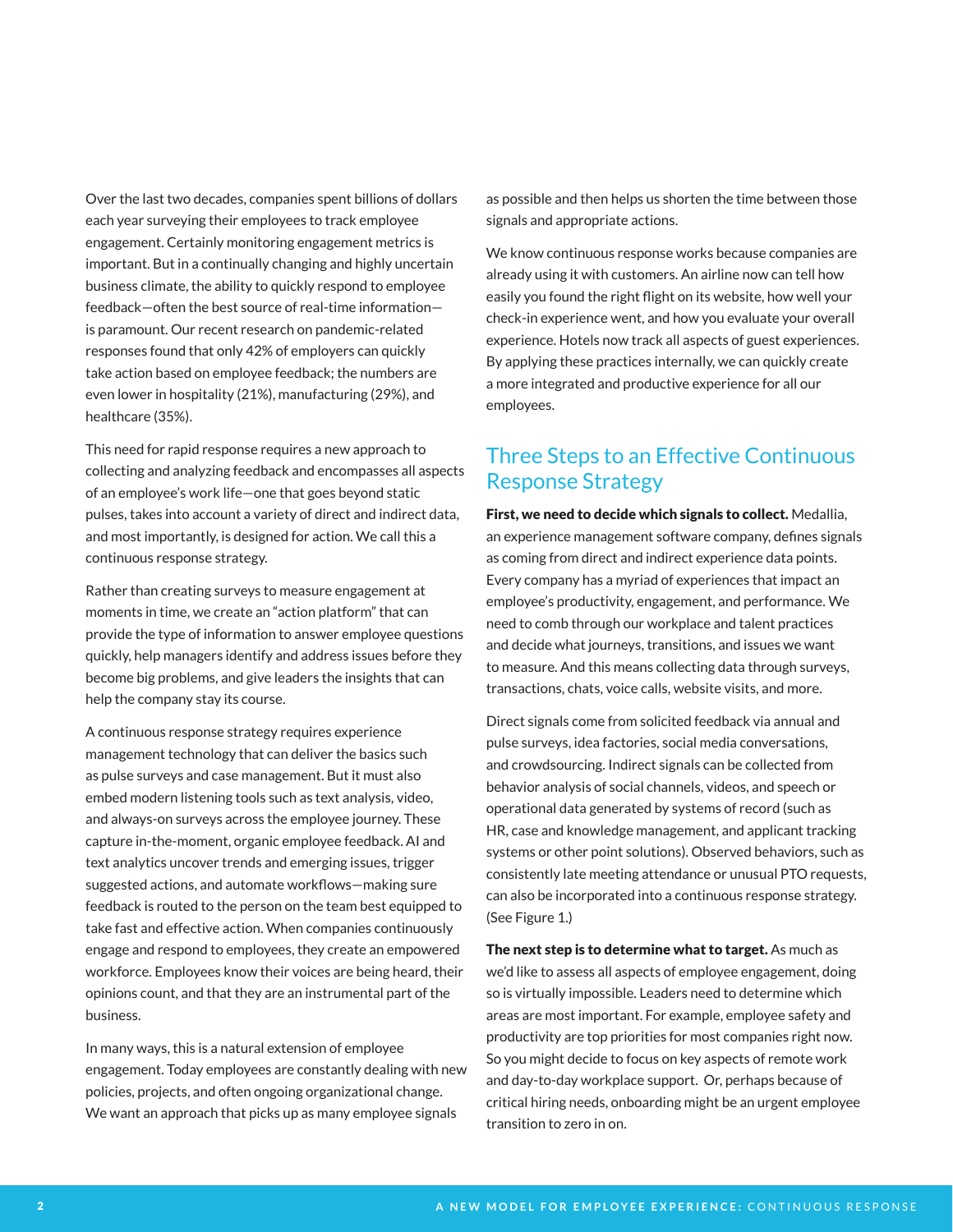|  | <b>Direct Signals</b> |  |
|--|-----------------------|--|
|  |                       |  |

Annual and pulse surveys, polls, idea factories, online conversations, priority cases, crowd-sourced feedback

Performance reviews, number of helpdesk tickets, meeting records, 360 feedback, turnover rate, call, chat, and chatbot transcripts

#### Indirect Signals **Indirect Signals Indirect Signals**

Meeting attendance, badge tracking, PTO patterns, benefit opt-ins, volunteer activities, recognition awards, employee relations issues

Figure 1: Types of Signals Used for Continuous Response

#### The final step is to create various response teams

throughout the organization. It will be the responsibility of these teams to determine how to act on the information gathered. For instance, some issues should be routed to IT, while others might be best handled by finance or HR. Certain issues should be surfaced to managers, and some must immediately go to legal, safety, or compliance. It's important to determine in advance who handles the various issues surfaced.

With traditional employee experience solutions, companies collect data through surveys and then create reports and action plans for managers, HR, or senior leaders. While this is useful and informative, the process doesn't move fast enough and doesn't necessarily send signals to those who need to take action.

In a continuous response approach, we design for action not just data. We look at all sources of information, clearly assign ownership for different issues, then segment the workforce by personas, groups, or journeys.

Solutions should have the ability to do sophisticated groupings. For instance, young employees working from home with families could be a cohort—even if those employees have different job roles or live in different areas. Employees expecting their first child or moving to a new city could be another cohort.

How do you identify such groups? A large bank in the Netherlands actually looked at all the demographics they had in the organization and then used statistics to find clusters of employees who shared commonalities. They discovered almost ten surprising cohorts—for example, employees under the age of 45 who live in big cities and have families with young children.

Another company found that its sales employees have a unique set of issues (travel, time spent in the car, limited time for exercise, lack of office facilities) and therefore require specially designed and supported experiences. On the other

hand, manufacturing employees, who spend much of the day standing or walking around, needed different experiences.

While employee surveys are still important and remain critical, we need instrumentation, action tools, and information routing systems to make sure insights get to the right place at the right time. And on top of all this, we need the systems to be simple. We don't want employees to have to spend time learning how to provide feedback.

## Employee Engagement Evolves into Employee Experience

As companies are demanding more real-time data and requiring much quicker decisions and actions, the market is shifting from employee engagement measures to those which track and analyze comprehensive employee experiences.

This section discusses the evolution taking place.

#### 1.0: Annual Surveys

In its earliest form, the measurement of employee engagement was the domain for industrial psychologists, who looked at specific work-related issues and how they impacted productivity. They did this through annual engagement surveys or other similar projects.

The famous Hawthorne studies, conducted in the 1920s, were designed to determine if workers were more responsive and worked more efficiently under certain environmental conditions, such as improved lighting. The results were surprising. The researchers found that workers were more responsive to social factors—such as the people they worked with on a team and the amount of interest their manager had in their work—than the factors (lighting, etc.).

Fredrick Taylor, Carl Jung, and many others have since studied the connections between employee productivity and other work-related factors, ranging from the amount of weight an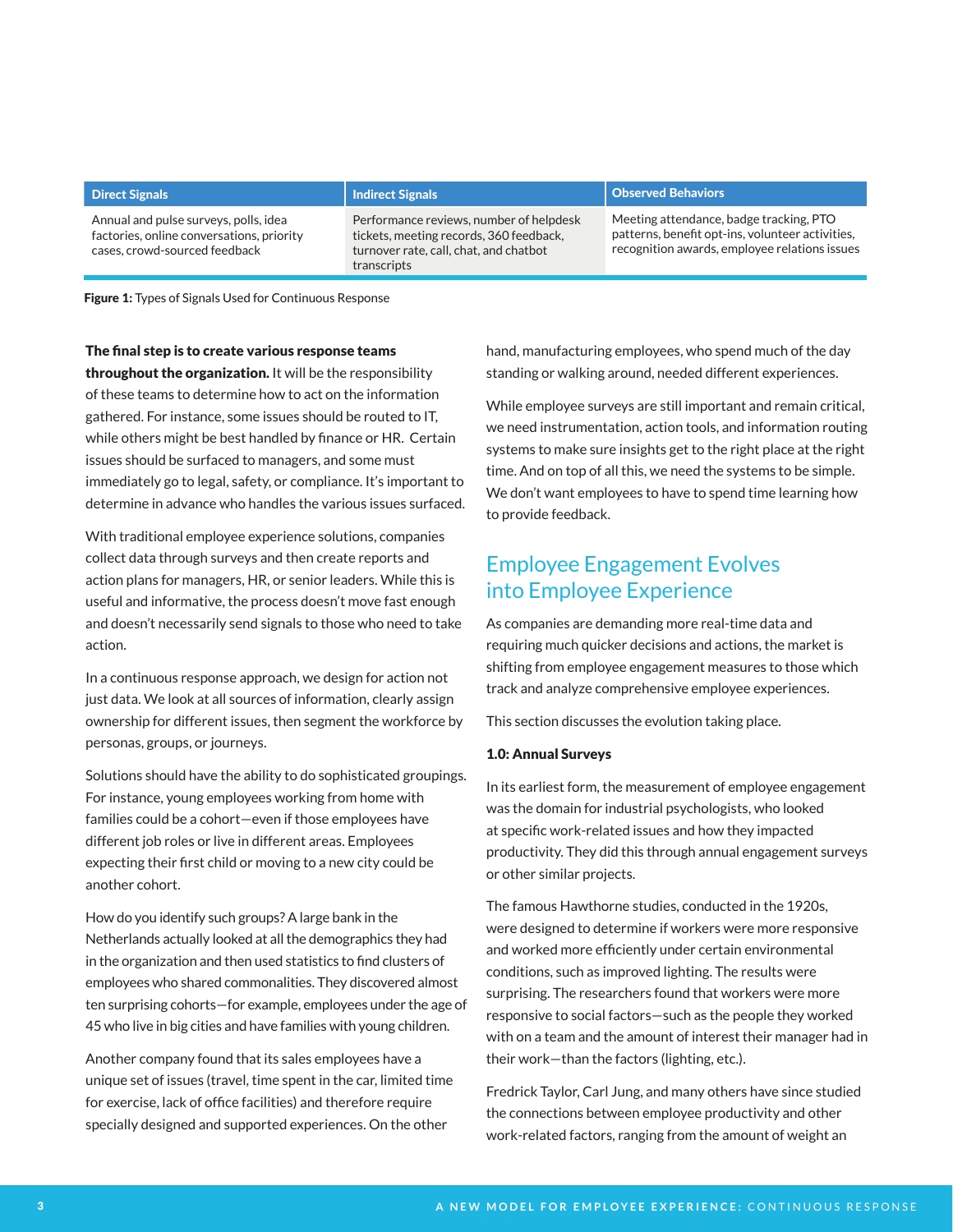| 1.0                                                                                                                                                  | 2.0                                                                                                                                                       | 3.0                                                                                                                                                                                                       | 4.0                                                                                                                |
|------------------------------------------------------------------------------------------------------------------------------------------------------|-----------------------------------------------------------------------------------------------------------------------------------------------------------|-----------------------------------------------------------------------------------------------------------------------------------------------------------------------------------------------------------|--------------------------------------------------------------------------------------------------------------------|
| Annual<br>engagement survey                                                                                                                          | Pulse surveys<br>with mobile access                                                                                                                       | Intelligent dashboards<br>and action plans                                                                                                                                                                | Continuous response<br>action platforms                                                                            |
| Once per year.<br>Focus on management.<br><b>Benchmarked annually.</b><br><b>Rigid questions asked</b><br>year after year.<br>Focus on benchmarking. | Agile surveys as needed.<br>Pulse on regular basis.<br>Feedback on mobile or apps.<br>Al-based action plans.<br>Immediate feedback.<br>Focus on feedback. | Many sources of data.<br>Dashboards recommend action,<br>deliver nudges, suggestions, and<br>learning or action plans for<br>individuals.<br>Now called employee experience.<br>Focus on behavior change. | Tied into internal systems with<br>alerts, feedback, cases and<br>integration with CX systems.<br>Focus on action. |
| <b>Survey technology</b>                                                                                                                             | Mobile, easy to use                                                                                                                                       | Useful data and<br><b>learning</b>                                                                                                                                                                        | <b>Instrumented actions</b><br>and alerts                                                                          |



employee had to carry in a factory to the amount of freedom and empowerment in a job.

While these studies and traditional annual surveys are useful, they are far from actionable.

### 2.0: Pulse Surveys

In the mid 2000s as mobile phones became pervasive, we moved to pulse surveys. Some companies pulse employees every quarter, month, or even week. Others, such as Amazon, pulse people every day.

Pulse survey mechanisms increase the volume and timeliness of data and uncover issues that need immediate attention. For instance, a pulse survey can show an immediate change in a key metric, such as a dramatic change in team performance, a spike in accidents, or an abnormal spike in PTO requests.

Pulse surveys now can include survey questions, open-ended text responses, and many forms of red/yellow/green or upvote responses which are easy and instantly measurable. For example, some restrooms now give patrons green or red buttons to indicate cleanliness, helping facilities staff instantly see if a particular location is dirty or needs new supplies.

Pulse surveys can also help managers spot trends quickly, such as when a project is falling behind schedule.

## *Case Study: Walmart's Employee Feedback Program Becomes More Agile at Scale to Support Employee Excellence*

*Walmart has a long-standing tradition of listening to associates (employees), gathering feedback, and actively analyzing employee surveys each year. For years Walmart launched a global employee survey twice per year, stretching out the process from country to country. This process on the Medallia platform reaches 1.2 million US associates and around 1 million non-US associates across 13 different markets.*

*Recently, Walmart decided to speed up the process using Medallia so the company could deploy a worldwide survey in a shorter period of time. This lets local country managers and team leaders make decisions more quickly, and ultimately lets Walmart create a more "real-time" feedback process. The prior process took months to roll out, so as world events changed, the data became less relevant. This new process is designed to let Walmart survey, analyze, and act on data more quickly.*

*To make the process more agile, the team has standardized the questions and dashboards across both home office and the field. There are also local weekly pulse surveys being deployed at a local level. After the two-week survey period closes, Walmart's system immediately emails results to managers with five or more responses and managers are expected to review results and discuss with teams.*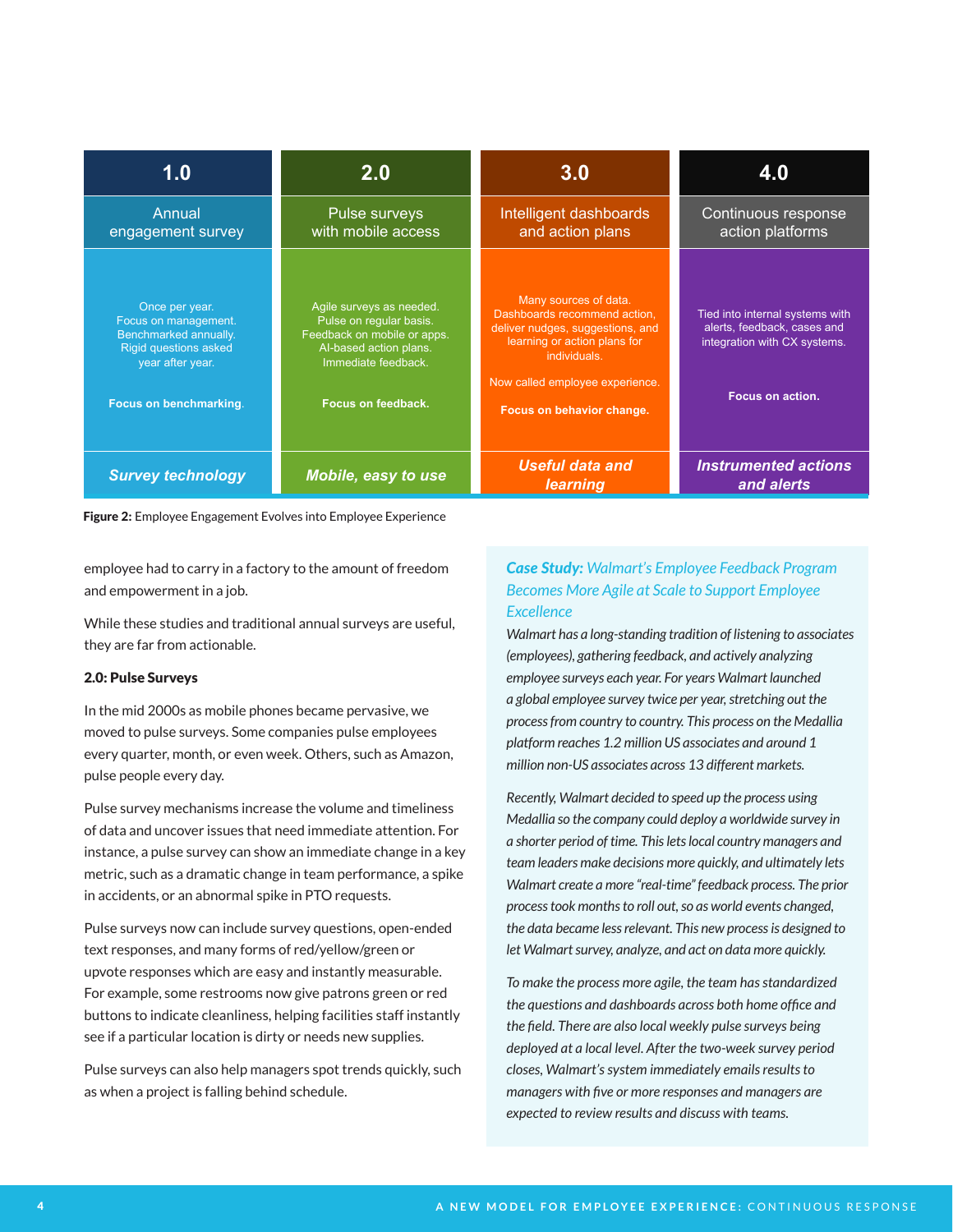## 3.0: Action Plans

As more and more companies implemented pulse and other survey tools, the need for advanced analytics became urgent. If we pulse people monthly or more frequently, where does all this data go? And what can we do with all this information?

This need led to the introduction of intelligent dashboards which show real-time results and recommended action plans for managers. At this point, the market shifted significantly. Vendor investment moved from developing better and better survey tools to real-time analytics platforms with easy-toconfigure dashboards, lots of intelligent alerts and reports, and personalized action plans for managers and executives.

Imagine a scenario in which a large group of employees takes a monthly or weekly survey and suddenly one manager sees an enormous spike in stress or harassment concerns. This manager should be alerted with a report, they should see their data compared to their peers, and they should receive some educational information to help them solve the problem.

This is where the market is today. Employee experience platforms are turning into advanced analytics systems which recommend, suggest, or even nudge managers (and HR teams) to make behavioral changes. Almost all the vendors are moving in this direction and functionalities vary depending on the vendor's focus:

- Some vendors focus on large global enterprise clients, so their analytics, reporting, and analysis are highly configurable and designed to scale.
- Others focus on small or mid-market clients, so their analytics and reporting are simple and easy to use.
- Still other solutions are primarily based on feedback from performance management and other processes, so their analytics correlate to goals, development plans, and other leadership strategies.

This is a stage where many heritage vendors have fallen behind. Suppliers who built great benchmarks and survey tools were focused on question design, data correlation, and benchmarks. With the market shift, issues such as scalability, ease of use, AI-driven recommendations, security and domain management, and easy-to-use reporting are now in demand.

## *Case Study: Bank of America Uses Continuous Response Strategy to Build Best-in-Class Training Program*

*Bank of America has an entire program, called The Academy, focused on all aspects of onboarding-related training for branch and client-facing employees across the organization. The Academy's team is responsible for the entire new hire experience for job roles ranging from small business banker to call center agent. Depending on the role, onboarding experiences range from six to fifteen weeks or even longer.*

*Given the complexity of these experiences, Bank of America leverages Medallia as its end-to-end listening platform to survey, monitor, and collect employee feedback throughout the entire onboarding process: at mid-point, at the end, and 60 days after completion of the program.* 

*In addition to measuring satisfaction, this end-to-end platform is designed to give the team tactical, in-themoment feedback on the entire learning experience so the team can make iterative changes to the program. Bank of America gets thousands of recommendations from these new employees which helps to continuously improve the program.*

*The training team has built very specific triggers into its surveys. If a score is low or alert words are found, the manager is automatically informed and they reach out to get more information. Every month, the role managers look at all the feedback for each role group and determine the various areas in need of improvement. The triggers are very powerful. They can identify phrases such as "poor experience" or "I'm upset" or "it didn't work" so that managers can immediately spot problems. Even phrases such as "the sound won't work on my Chromebook" can trigger different workflows to help employees get issues resolved by the right person.*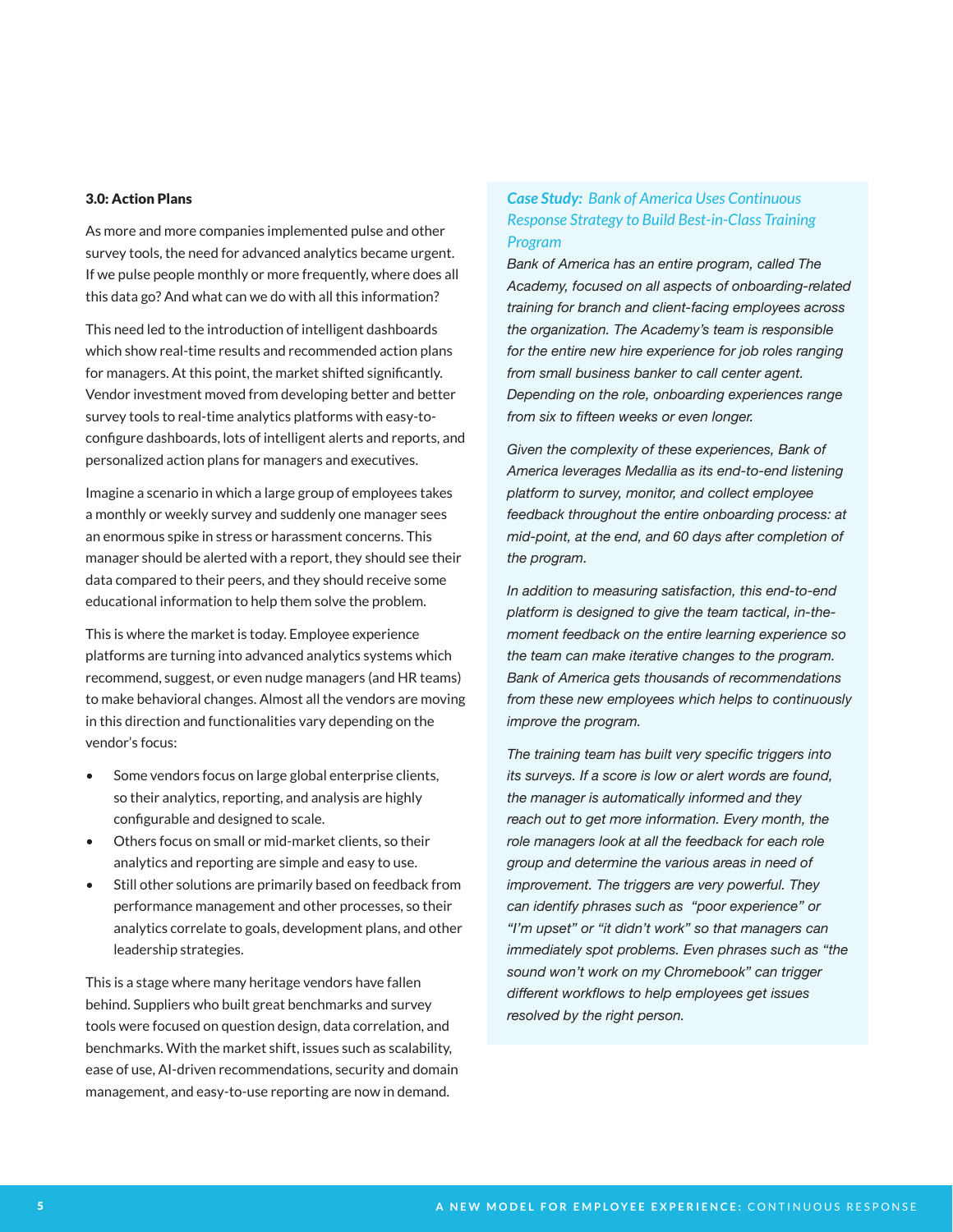

Figure 3: Experience Examples and Functional Responsibilities

### 4.0: Continuous Response

Today, the most advanced state of employee experience incorporates all the good work from the three prior stages and moves to a model of action, which we call continuous response.

At this stage we not only expand the type and nature of feedback we collect, but we also decide who needs to act dependent upon employee signals received. While annual and pulse surveys tended to be company-wide, at stage 4 we want individual employee concerns to go to the manager, call center, or HR person who can make a difference. This means the analytics platforms must be intelligent enough to determine who should receive information in order to address the issue at hand.

Consider an employee who loses her laptop. He simply wants to fill out the right form to obtain a replacement. If a laptop is broken and requires immediate fixing or replacement, the employee may want to escalate the case, perhaps informing the appropriate manager of the problem but also tracking the case, response, and resolution.

Another employee may face a harassment or diversity issue at work and may want to either escalate a case or mention the problem to someone. In a survey, the employee may highlight

an issue that reflects on a manager or team. But, if the problem isn't resolved, the employee may want to open a harassment case which should then be routed to a specific compliance team and may not go to the manager at all.

A third employee may simply be unhappy with the company's benefits or leave policy and would like to recommend the expansion of some specific benefits. They may want to send some descriptive information to the company and also may want to crowdsource this suggestion to see if others agree. Such actions could be used to cover topics like the performance process, how pay and bonuses are awarded, how careers are managed, and other more strategic issues. While some employees will simply mention this to managers, company leaders will want to take broader views and may seek additional input for decisions.

Finally, a fourth employee may have a personal issue (perhaps an illness or problem at home) and simply wants to let people know but doesn't want to open a case or may feel uncomfortable mentioning this to their manager. Issues around wellbeing or psychological safety are important to understand, but we may need more subtle or even anonymous tools in order to gain meaningful signals.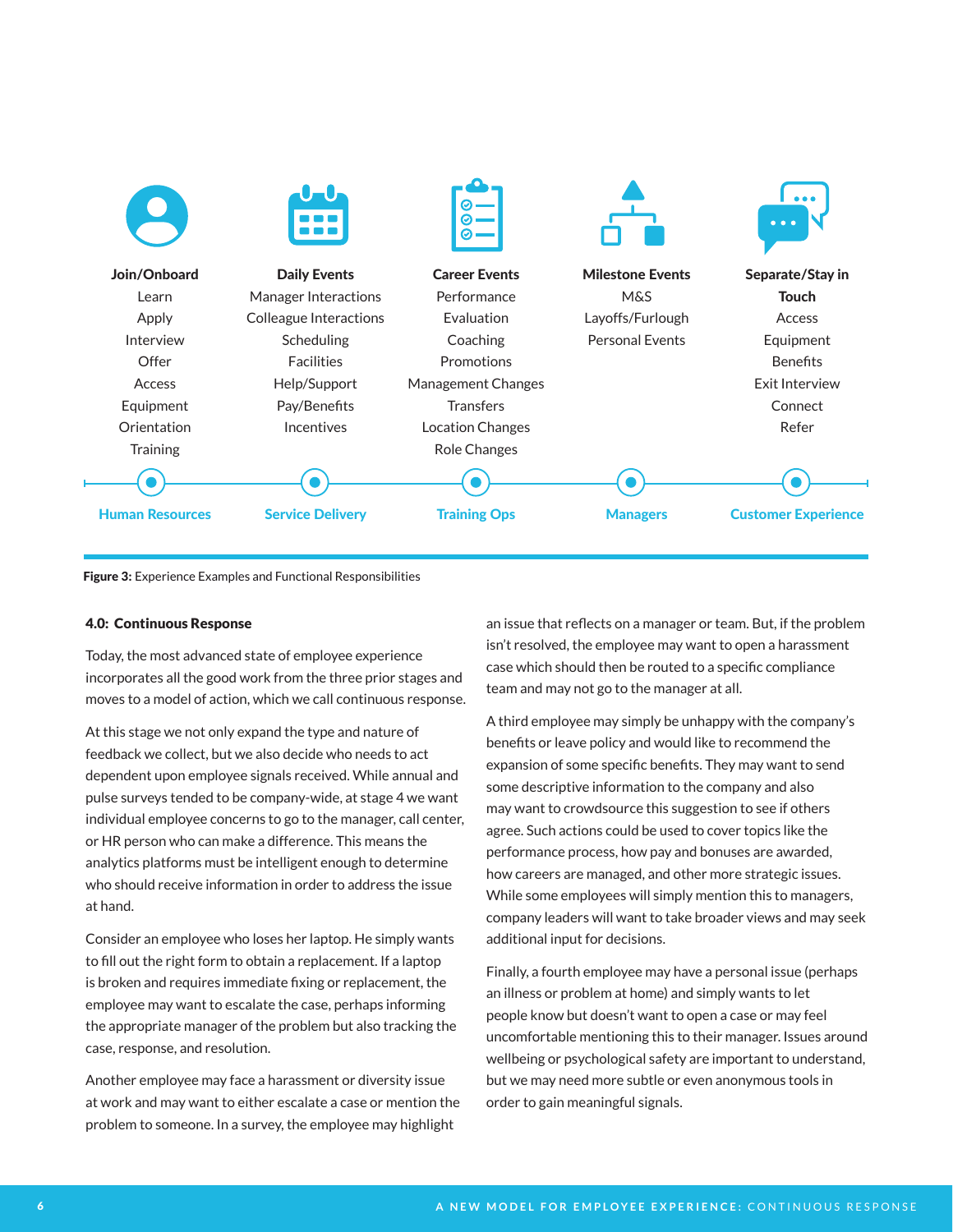The above examples cover a range of issues—from basic safety and health to culture, belonging, pay, and career. They touch on topics that matter to IT, facilities, HR, and business leaders. Some are urgent, and others not so much; some require immediate action while others are for future consideration.

The new breed of employee experience tools can handle all of these variations. They provide a wide range of listening tools, enable triggered alerts to send information to different sources based on the type of feedback they receive, and incorporate analytics to measure feedback by employee group, demographic, topic, or other dimensions.

## *Case Study: Johnson & Johnson Leverages Helpdesk Signals to Continuously Improve the Employee Experience*

*Johnson & Johnson's (J&J) Technology Support and Services team comprises over 1,000 agents that assist their employees across 81 countries. The team manages close to 100,000 incidents per month and generates approximately 1.3 million interactions over the phone, chat and within its portal. To manage a signals-rich and action-oriented program across so many channels (surveys, call transcripts, live chats and chatbots), J&J turned to Medallia for "an all-in-one service recovery platform."* 

*The company is now able to reduce errors and dissatisfaction while holding technology owners accountable. When cases and incidents are closed in ServiceNow's IT Service Management system, a survey is automatically sent out and experience resolution data is available in Medallia, keeping users of both systems on the same page. The feedback J&J receives is then used to coach service agents on how to provide a better service delivery experience in the future, while ensuring every action has been taken to swiftly resolve the issue.*

*By engaging in continuous dialogue with its business partners, the team is using data to anticipate and respond to employee needs proactively. Data has helped identify and resolve friction in the employee journey by providing coaching suggestions for better engagement, addressing gaps in knowledge articles, and improving content in areas that* 

*previously led to higher employee dissatisfaction (such as the password reset process and remote VPN connection).*

*As a result of the integrated solution, J&J closes 87.2% of alerts within 72 hours, has reduced incident volume by 10%, and has seen an 18% increase in employee response rates.* 

# Bottom Line: Shorten the Distance from Signal to Action

The bottom line is simple: We need to collect employee signals in many ways, and we have to quickly funnel these signals to people who can interpret the data appropriately and then take action on the issues identified.

Of course, we'd all love to have an employee portal or knowledge management system that could do all this work automatically—and that's a direction one part of the market is heading. But in todays' world where every employee is seeking better productivity, wellbeing, and support, we need to invest in solutions that can provide a system of response. Remember, employee voice is often the most important signal we have to make our company better. The faster we listen and respond, the better our organization can be.